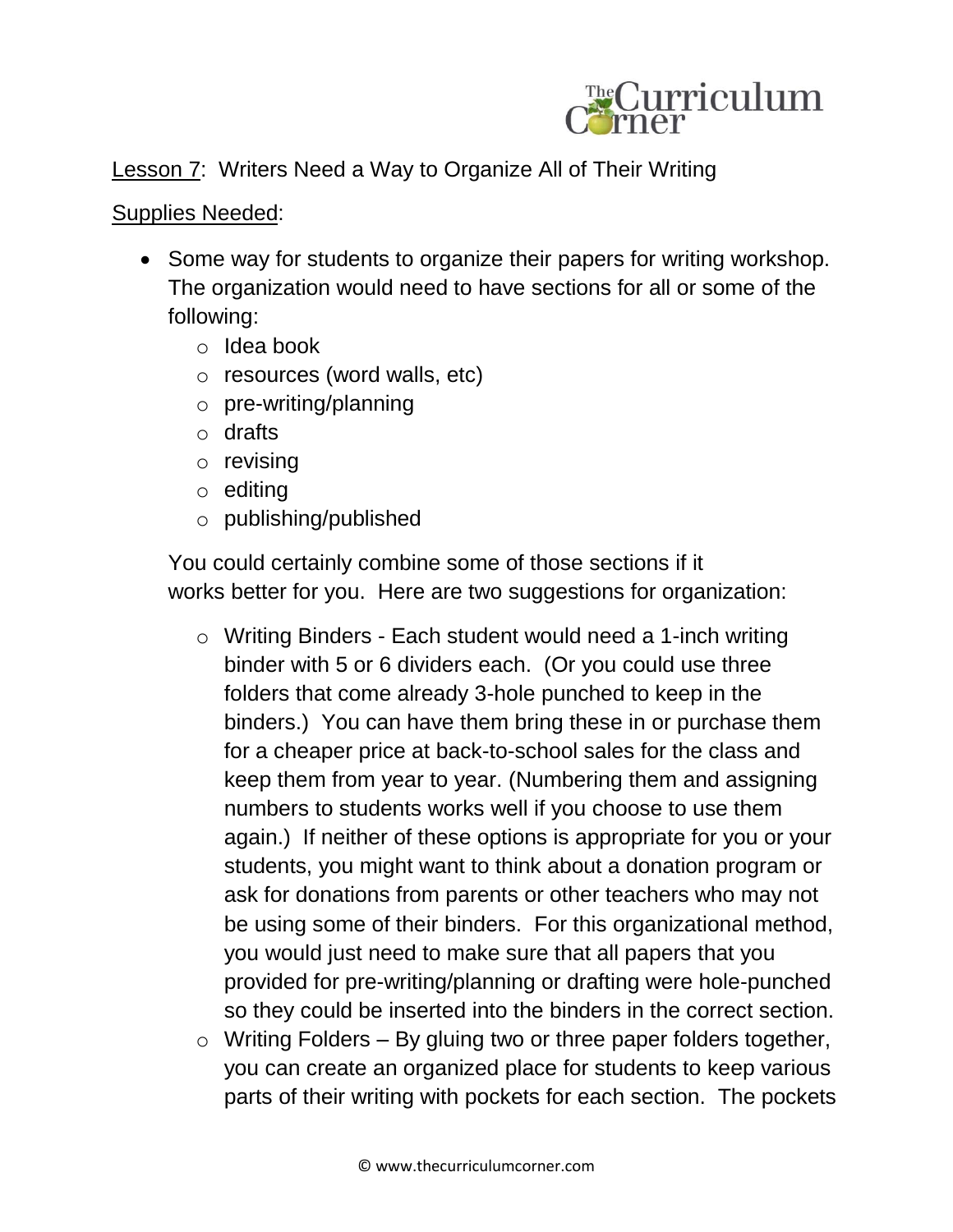of these folders can be labeled so that students know what goes into each one.

Whatever organizational method you choose, set up an example with samples of your "work" in each section – including a piece that you are currently "publishing". You want to be able to show students the kinds of things they might have in their own binder or folder.

## Procedure:

- Pass out the binders or folders to students. Begin by looking through the sections and discussing the ones they are familiar with – ideas, pre-writing, drafts. Refer to the Writing Process Anchor Chart and relate that to the different sections of their writing binder/folders.
- Have students get out their Idea books, the graphic organizer(s) they have filled out and any rough drafts they have completed or are currently working on.
- Show students your examples and where they are located in your writing binder/folder. Have them add their writing to their own binder/folders in the correct spots as you explain. Tell them that they will be moving writing pieces to different places in the binder/folders as they go through the writing process.
- Review the term "Writing Process" and what it means. Ask students to think about why a process for writing – with several steps to reach a published piece to present to others – is important. Why must real life authors go through the process? Why might it be important to stay organized?
- Send students to their independent writing spots to begin independent writing time. Again, conduct some informal conferences as students write so that you can make sure the class is focused and on task. You will want to continue this until the expectations are clearly understood and met.
- Gather students together at the end of independent writing time to discuss where most of them are in the writing process today. Have some students share what they have in their binders/folders. Discuss